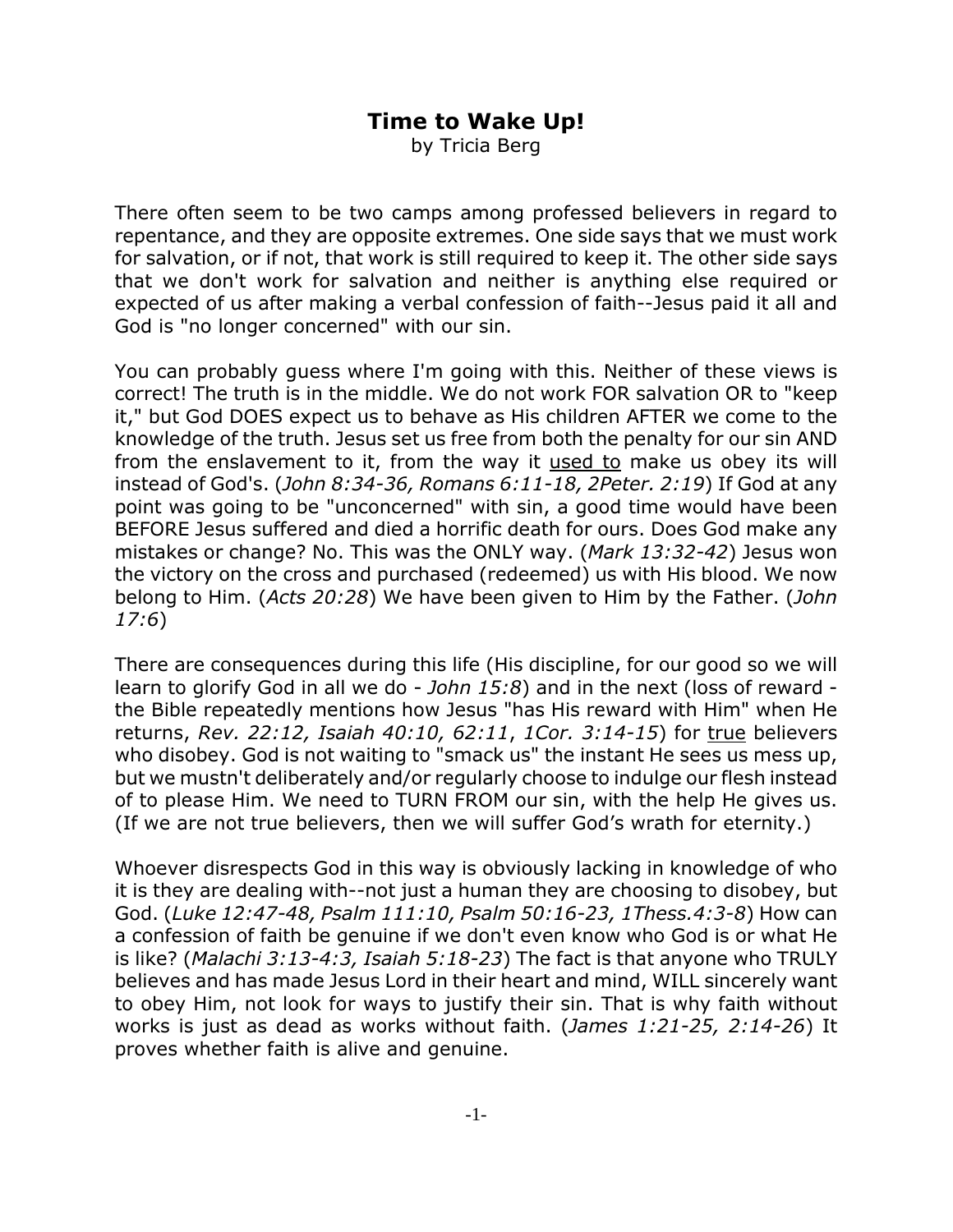People like to use the following passage to say that once they claim to have faith, it doesn't matter if they ever repent of any of their sins--Jesus won't "let them go."

*"My sheep hear my voice, and I know them, and they follow me. I give them eternal life, and they will never perish, and no one will snatch them out of my hand. My Father, who has given them to me, is greater than all, and no one is able to snatch them out of the Father's hand. I and the Father are one." John 10:27-30*

I think that we can agree that if someone has made a false confession, they are not "in Jesus' hand." Notice that Jesus said His sheep *follow* Him? He also said this interesting thing about people who say they will follow, but don't:

*Jesus said to him, "No one who puts his hand to the plow and looks back is fit for the kingdom of God." Luke 9:62*

*"If anyone serves me, he must follow me; and where I am, there will my servant be also. If anyone serves me, the Father will honor him." John 12:26*

*And calling the crowd to him with his disciples, he said to them, "If anyone would come after me, let him deny himself and take up his cross and follow me. For whoever would save his life will lose it, but whoever loses his life for my sake and the gospel's will save it. For what does it profit a man to gain the whole world and forfeit his soul? For what can a man give in return for his soul? For whoever is ashamed of me and of my words in this adulterous and sinful generation, of him will the Son of Man also be ashamed when he comes in the glory of his Father with the holy angels." Mark 8:34-38*

When Jesus becomes your Lord and Savior, by the free gift of God, by grace, through faith in believing (*Romans 10:8-10, Eph. 2:8*), what does that mean? Let's look up what "lord" usually means and see if that helps us at all.

lord /lôrd/: someone having power, authority, or influence; a master or ruler.

Hmmm. Jesus has authority and power over us as our master and ruler? (*Revelation 11:15-18*) That seems to be news to many people today who think He's their buddy who only lives to be sure they are happy. But He told people this:

*"Why do you call me 'Lord, Lord,' and not do what I tell you? Everyone who comes to me and hears my words and does them, I will show you what he is like: he is like a man building a house, who dug deep and laid the foundation*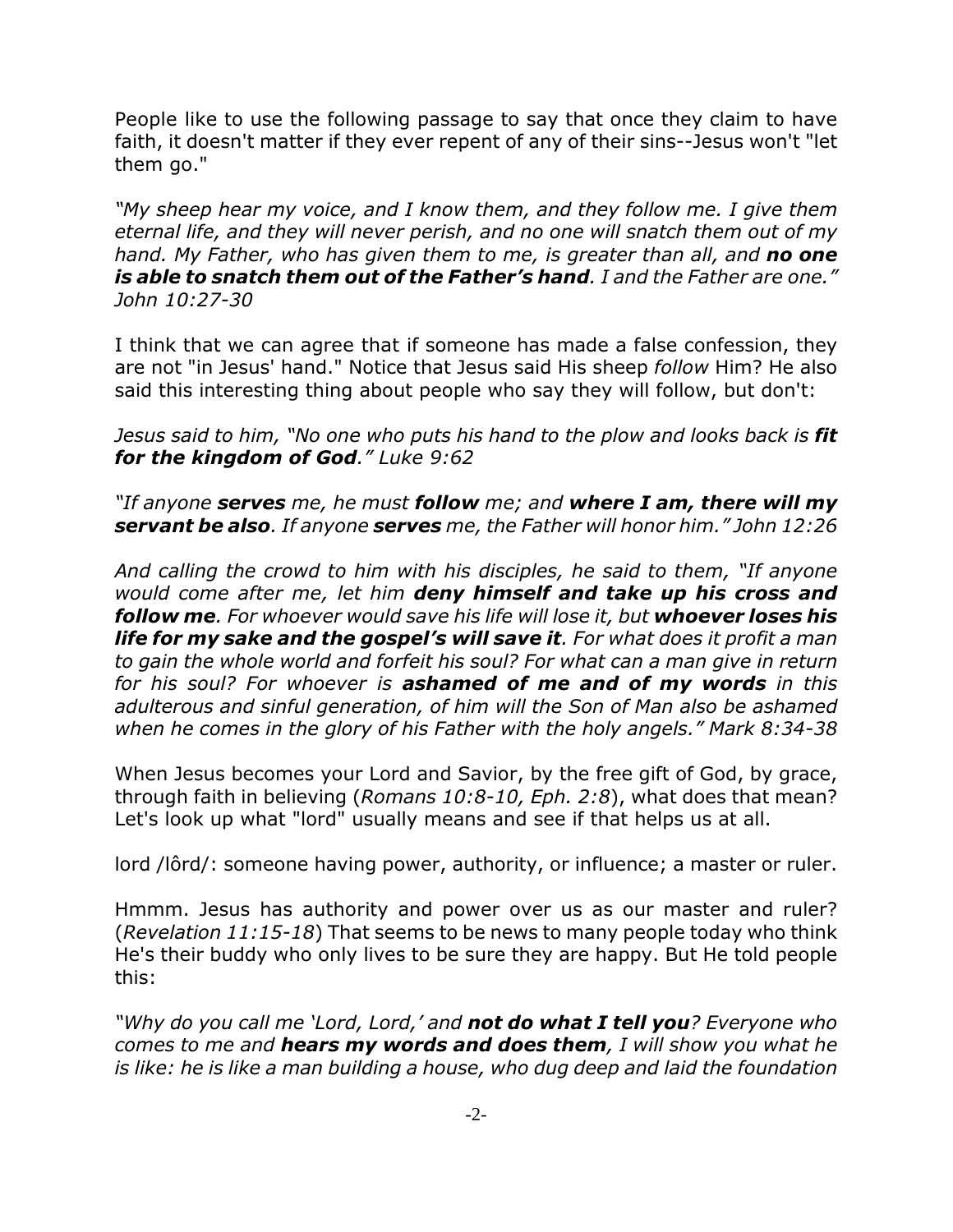*on the rock. And when a flood arose, the stream broke against that house and could not shake it, because it had been well built. But the one who hears and does not do them is like a man who built a house on the ground without a foundation. When the stream broke against it, immediately it fell, and the ruin of that house was great." Luke 6:46-49*

*"Not everyone who says to me, 'Lord, Lord,' will enter the kingdom of heaven, but the one who does the will of my Father who is in heaven. On that day many will say to me, 'Lord, Lord, did we not prophesy in your name, and cast out demons in your name, and do many mighty works in your name?' And then will I declare to them, 'I never knew you; depart from me, you workers of lawlessness.' "Everyone then who hears these words of mine and does them will be like a wise man who built his house on the rock. And the rain fell, and the floods came, and the winds blew and beat on that house, but it did not fall, because it had been founded on the rock. And everyone who hears these words of mine and does not do them will be like a foolish man who built his house on the sand. And the rain fell, and the floods came, and the winds blew and beat against that house, and it fell, and great was the fall of it." And when Jesus finished these sayings, the crowds were astonished at his teaching, for he was teaching them as one who had authority, and not as their scribes. Matthew 7:21-29*

I have to interject here that many people like to point out that the "work" the Father expects us to do is to believe. (*John 6:29*) That is true. Without believing, there is no hope for anyone to be saved and Jesus is the ONLY way. However, but we don't stop there when there are other instances declaring the will of God as well. (*Rom. 12:1-2, Eph. 6:5-9, Col. 4:12, 1Thess. 4:3-8, 1Thess. 5:16-22, Heb. 10:36-39, 1Pet. 2:15-16, 1Pet. 4:1-5, 1John 2:15-17*) The workers in the parables Jesus told followed up. They didn't just SAY they would. (Matt. 21:28-32 - remember, John preached repentance to prepare the way for Jesus–people can't understand their need for a Savior if they don't realize they are sinners.)

If we are unable to stop sinning and it's expected by God that we will continually succumb to temptation, then why did He inspire these following passages to be written for our benefit?

*No temptation has overtaken you that is not common to man. God is faithful, and he will not let you be tempted beyond your ability, but with the temptation he will also provide the way of escape, that you may be able to endure it. 1 Corinthians 10:13*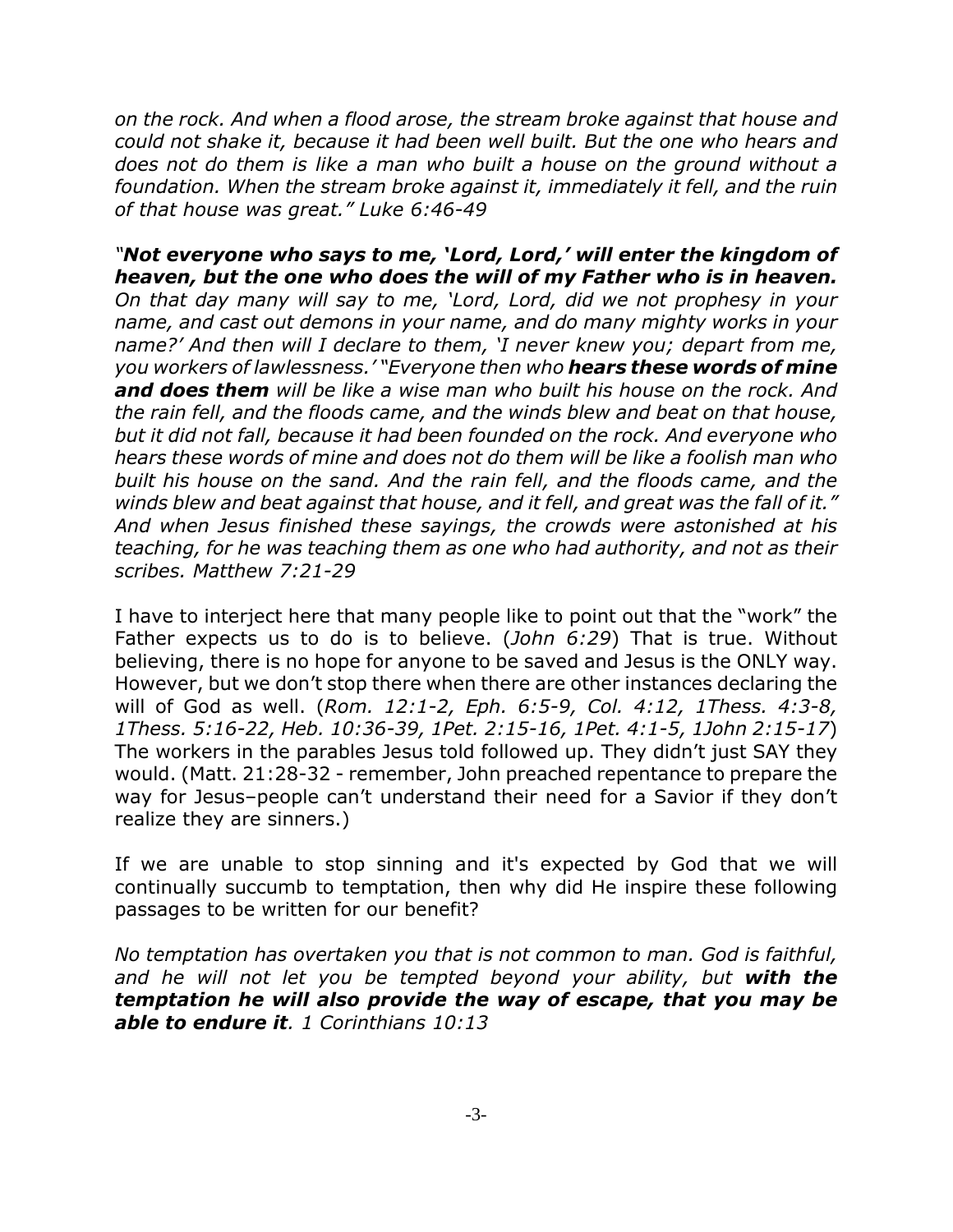*Blessed is the man who remains steadfast under trial, for when he has stood the test he will receive the crown of life, which God has promised to those who love him. Let no one say when he is tempted, "I am being tempted by God," for God cannot be tempted with evil, and he himself tempts no one. But each person is tempted when he is lured and enticed by his own desire. Then desire when it has conceived gives birth to sin, and sin when it is fully grown brings forth death. Do not be deceived, my beloved brothers. James 1:12-16*

*Do not be deceived: "Bad company ruins good morals." Wake up from your drunken stupor, as is right, and do not go on sinning. For some have no knowledge of God. I say this to your shame. 1 Corinthians 15:33-34*

*I fear that when I come again my God may humble me before you, and I may have to mourn over many of those who sinned earlier and have not repented of the impurity, sexual immorality, and sensuality that they have practiced. 2 Corinthians 12:21*

This next passage is very popular with people who want assurance of God's love, but people like to ignore the part about persecution and suffering. Paul isn't referring to our own evil behavior--it's about external factors beyond our control that CANNOT separate us from fellowship with Him. Notice all of those very unpleasant things in the first verse? Needless to say it's a FAR cry from being "slaughtered all day long" when we are living like the world, blending in, not being persecuted AT ALL for going against the flow and standing up for Jesus. (*1Tim. 3:12, James 4:4, 1John 2:15-17*)

*Who shall separate us from the love of Christ? Shall tribulation, or distress, or persecution, or famine, or nakedness, or danger, or sword? As it is written, "For your sake we are being killed all the day long; we are regarded as sheep to be slaughtered." No, in all these things we are more than conquerors through him who loved us. For I am sure that neither death nor life, nor angels nor rulers, nor things present nor things to come, nor powers, nor height nor depth, nor anything else in all creation, will be able to separate us from the love of God in Christ Jesus our Lord. Romans 8:35-39*

This next passage is rather similar, isn't it?

*But we have this treasure in jars of clay, to show that the surpassing power belongs to God and not to us. We are afflicted in every way, but not crushed; perplexed, but not driven to despair; persecuted, but not forsaken; struck down, but not destroyed; always carrying in the body*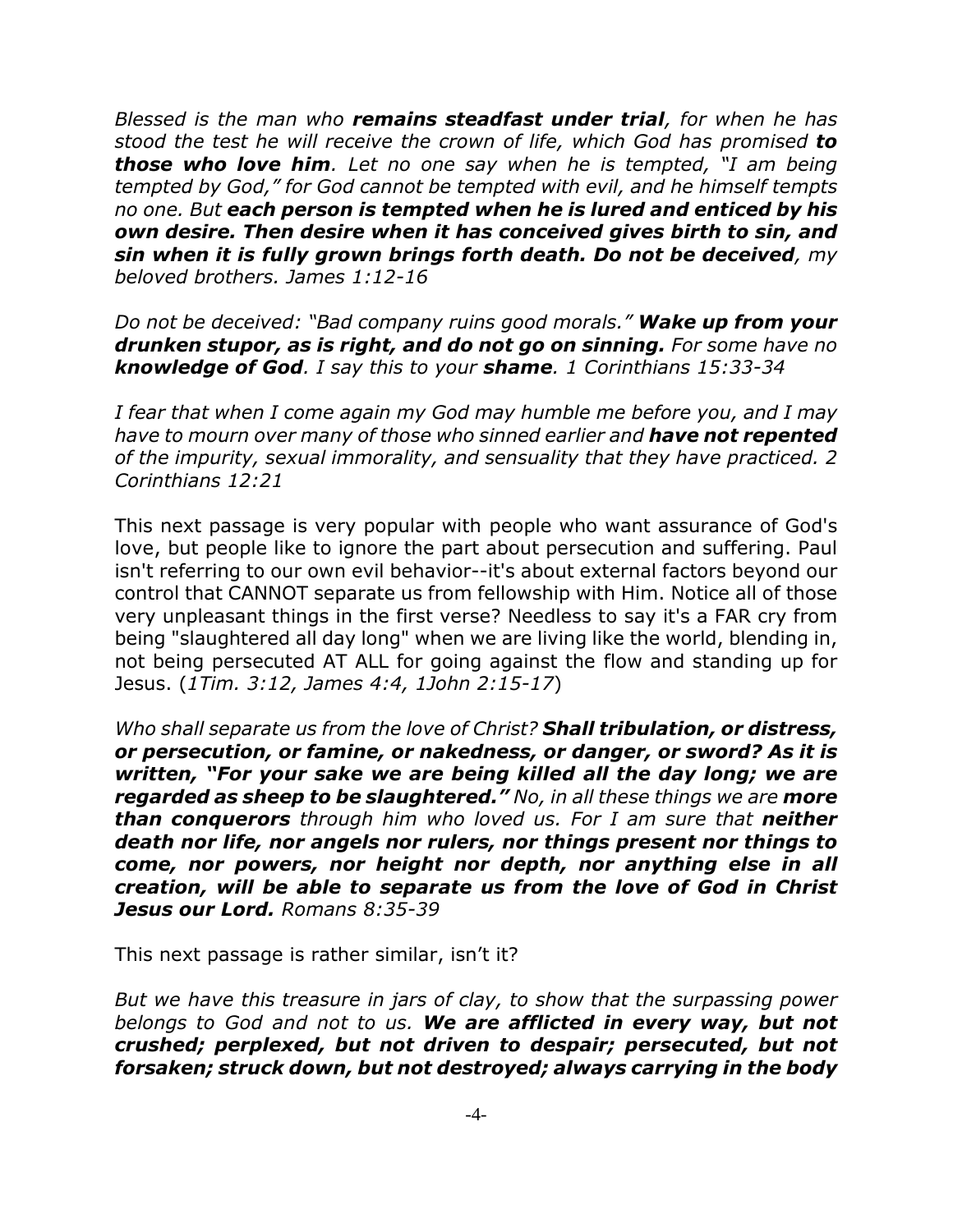*the death of Jesus, so that the life of Jesus may also be manifested in our bodies. For we who live are always being given over to death for Jesus' sake, so that the life of Jesus also may be manifested in our mortal flesh. 2 Corinthians 4:7-11*

We are CONQUERORS in these things when we abide IN Jesus (*John 16:33, Heb. 4:15-16, Heb. 7:25*), just as the letters to the churches in *Revelation chapters 2 and 3* tell us what it takes to OVERCOME. ONE church is spared the "hour of trial," because of having ALREADY endured persecution and persevered (and yet they are still told to HOLD FAST). (*Rev. 3:8-13*) Remember, the one who conquers is the one who loves Jesus more than their own life. (*Rev. 12:11, 2Cor. 5:1-10, Matt. 10:37-39*, *Philip. 1:29-30*)

What about this verse that everyone loves--it's so comforting, right?! People like it so much that they only quote the last phrase from it:

*Keep your life free from love of money, and be content with what you have, for he has said, "I will never leave you nor forsake you." Hebrews 13:5*

God's promises ARE very good, but we need to see if that really says that He is pleased with us when we sin and that our doing so deliberately, unrepentantly will have no effect on our relationship with Him. Once again, let's look at the context:

*Let brotherly love continue. Do not neglect to show hospitality to strangers, for thereby some have entertained angels unawares. Remember those who are in prison, as though in prison with them, and those who are mistreated, since you also are in the body. Let marriage be held in honor among all, and let the marriage bed be undefiled, for God will judge the sexually immoral and adulterous. Keep your life free from love of money, and be content with what you have, for he has said, "I will never leave you nor forsake you." So we can confidently say, "The Lord is my helper; I will not fear; what can man do to me?" Remember your leaders, those who spoke to you the word of God. Consider the outcome of their way of life, and imitate their faith. Jesus Christ is the same yesterday and today and forever. Do not be led away by diverse and strange teachings, for it is good for the heart to be strengthened by grace, not by foods, which have not benefited those devoted to them. Hebrews 13:1-9*

Did you know that the quote about God "never leaving nor forsaking" was from the Old Testament? That promise was made to Joshua when he was taking on the HUGE responsibility of walking in the footsteps of Moses. Let's look at that passage in context as well: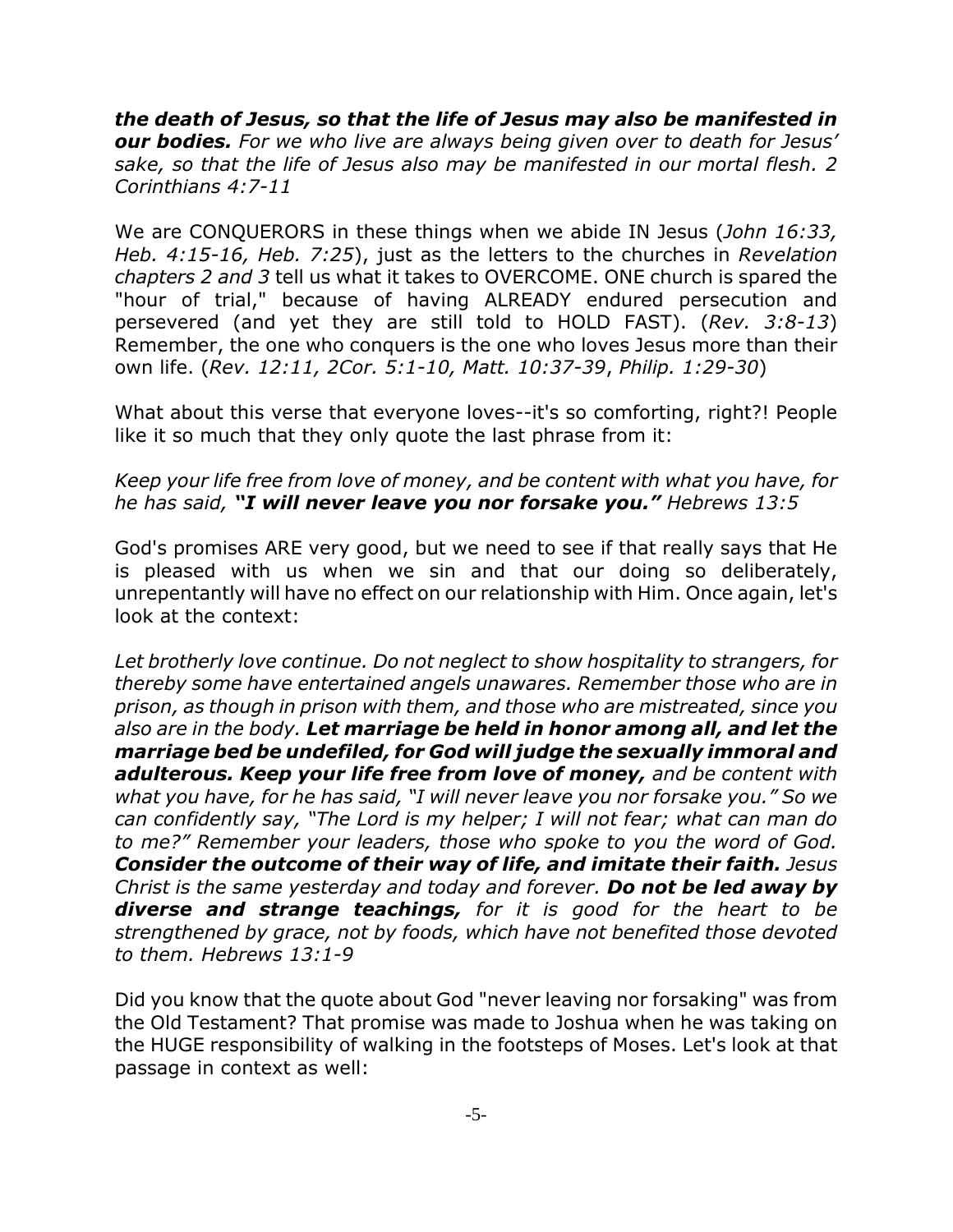*Now it came about after the death of Moses the servant of the LORD, that the LORD spoke to Joshua the son of Nun, Moses' servant, saying, "Moses My servant is dead; now therefore arise, cross this Jordan, you and all this people, to the land which I am giving to them, to the sons of Israel. Every place on which the sole of your foot treads, I have given it to you, just as I spoke to Moses. From the wilderness and this Lebanon, even as far as the great river, the river Euphrates, all the land of the Hittites, and as far as the Great Sea toward the setting of the sun will be your territory. No man will be able to stand before you all the days of your life. Just as I have been with Moses, I will be with you; I will not fail you or forsake you. Be strong and courageous, for you shall give this people possession of the land which I swore to their fathers to give them. Only be strong and very courageous; be careful to do according to all the law which Moses My servant commanded you; do not turn from it to the right or to the left, so that you may have success wherever you go. This book of the law shall not depart from your mouth, but you shall meditate on it day and night, so that you may be careful to do according to all that is written in it; for then you will make your way prosperous, and then you will have success. Have I not commanded you? Be strong and courageous! Do not tremble or be dismayed, for the LORD your God is with you wherever you go." Joshua 1:1-9*

I don't see anything there about Joshua being reassured that he should have no fear if he chooses to disobey God. He is being called to a very difficult task, however, God will be WITH him through it. The context of the New Testament passage above is also about remaining faithful to our VERY faithful, true, trustworthy God no matter what happens. It's not meant to be reassurance that if we show hatred for God by refusing to repent of our sin, that there will be no consequences. As we know, He defines obedience as love, so the opposite would be hatred, disdain, lack of respect, etc. (*John 14:15-24*) Never forget, the promises have been made to THOSE WHO love Him. (*1Cor. 2:9-10, Rom. 8:28, James 1:12, 2:5*) His commandments are not burdensome, because we love Him. (*1John 5:2-3*) He summarized them into two for us to keep it simple. (*Mark 12:29-34, Rom. 13:9*) This doesn't mean that we disregard everything else the Bible says, but that if we truly live it out, then all will be fulfilled. Jesus fulfilled the law. (*Matt. 5:17-20*) We live by the law of liberty, offering living spiritual "sacrifices" of our lives, not by the letter of the law. (*James 1:25, Rom. 12:1-2, 7:6*) It's a HIGHER calling, not lesser. (*Philip. 3:14-16*) By the power of His Spirit within us, we walk in His footsteps, relying on Him to cleanse us and set us back on the right path whenever we slip or stumble. (*1John 2:3-6, 1John 1:8-10, 1Pet. 2:20-21, Heb. 7:25*) We don't need to be afraid. He will help us to overcome as He did. That's great news! (*John 16:33*)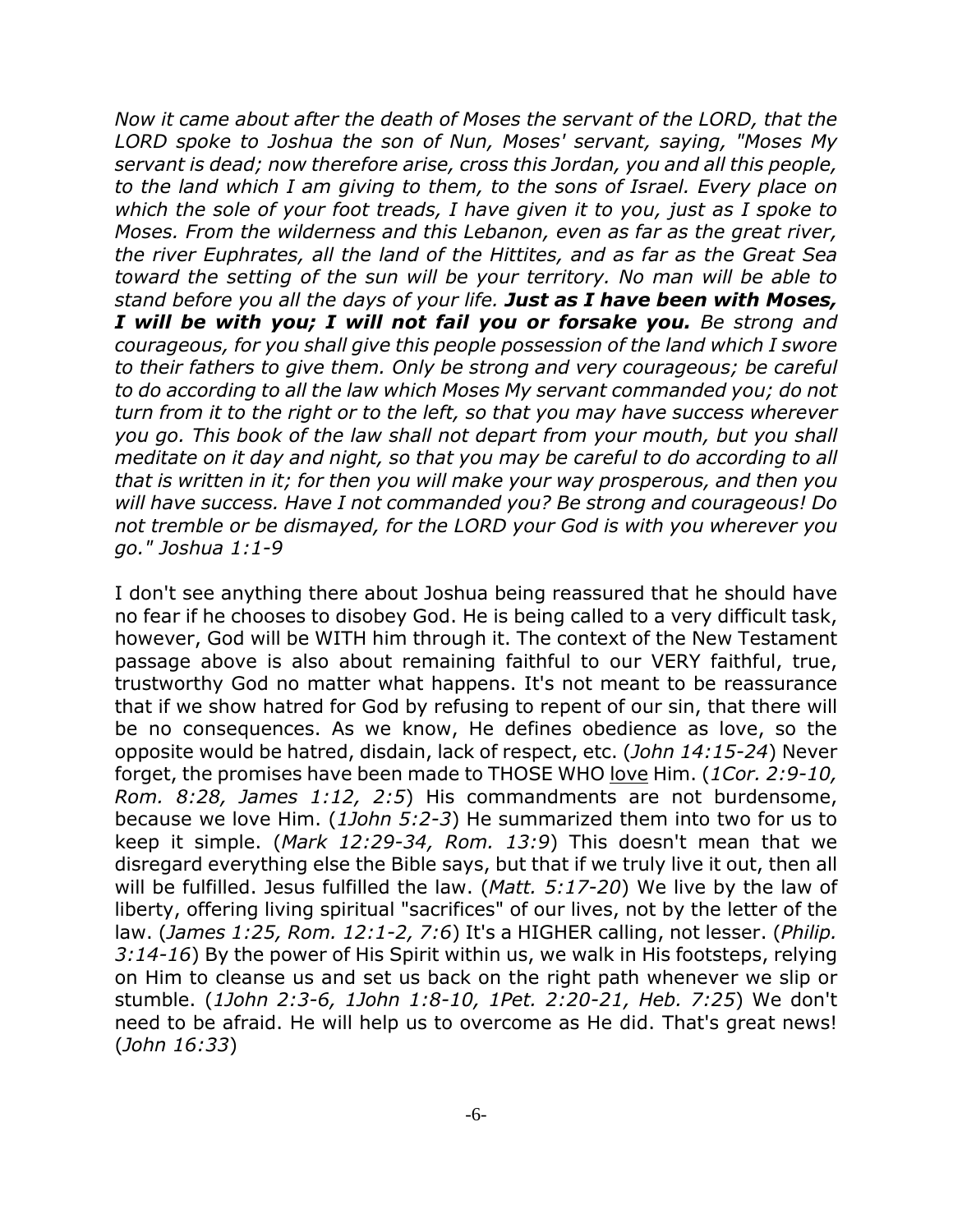(And please understand that "those in prison" in *Heb. 13:3* are our *brothers and sisters in Christ* who are suffering for His sake like Paul did, not unbelievers who have committed crimes for which they deserve to be punished. Prison evangelism is fine, but that verse is not referring to it. It's about not abandoning our own family in the Lord out of embarrassment, fear or inconvenience. (*Matt. 12:50*) Paul wrote not to be discouraged because of his suffering for Jesus and that he desired believers to remain strong and supportive of him for their own blessing and the health of the body of Christ. (*Philip. 4:17, 2Cor. 1:2-14*) We are not to be ashamed of each other for standing up for the truth, even if it results in ostracism by the world, to which we do not belong. (*2Tim. 1:8, 16-18, John 15:18-19, 1John 3:13-14, 1Peter 2:11-12*)

Another popular verse that people like to take out of context is:

*And I am sure of this, that he who began a good work in you will bring it to completion at the day of Jesus Christ. Philippians 1:6*

But let's look at it in context:

*I thank my God in all my remembrance of you, always in every prayer of mine for you all making my prayer with joy, because of your partnership in the gospel from the first day until now. And I am sure of this, that he who began a good work in you will bring it to completion at the day of Jesus Christ. It is right for me to feel this way about you all, because I hold you in my heart, for you are all partakers with me of grace, both in my imprisonment and in the defense and confirmation of the gospel. For God is my witness, how I yearn for you all with the affection of Christ Jesus. And it is my prayer that your love may abound more and more, with knowledge and all discernment, so that you may approve what is excellent, and so be pure and blameless for the day of Christ, filled with the fruit of righteousness that comes through Jesus Christ, to the glory and praise of God. Philippians 1:3-11*

Doesn't that sound like Paul is talking to someone who actually is FOLLOWING Jesus, working in His "vineyard," helping with the "harvest"? Or what does "partnership in the gospel" mean then? Paul prays that they will be filled with knowledge and discernment so they will be pure and blameless, filled with the fruit of righteousness. This is not addressed to someone who claimed to believe and then proceeded to shamefully profane God's name with their unrepentant behavior. (*Hebrews 10:29-30, 1Pet. 4:17-19*)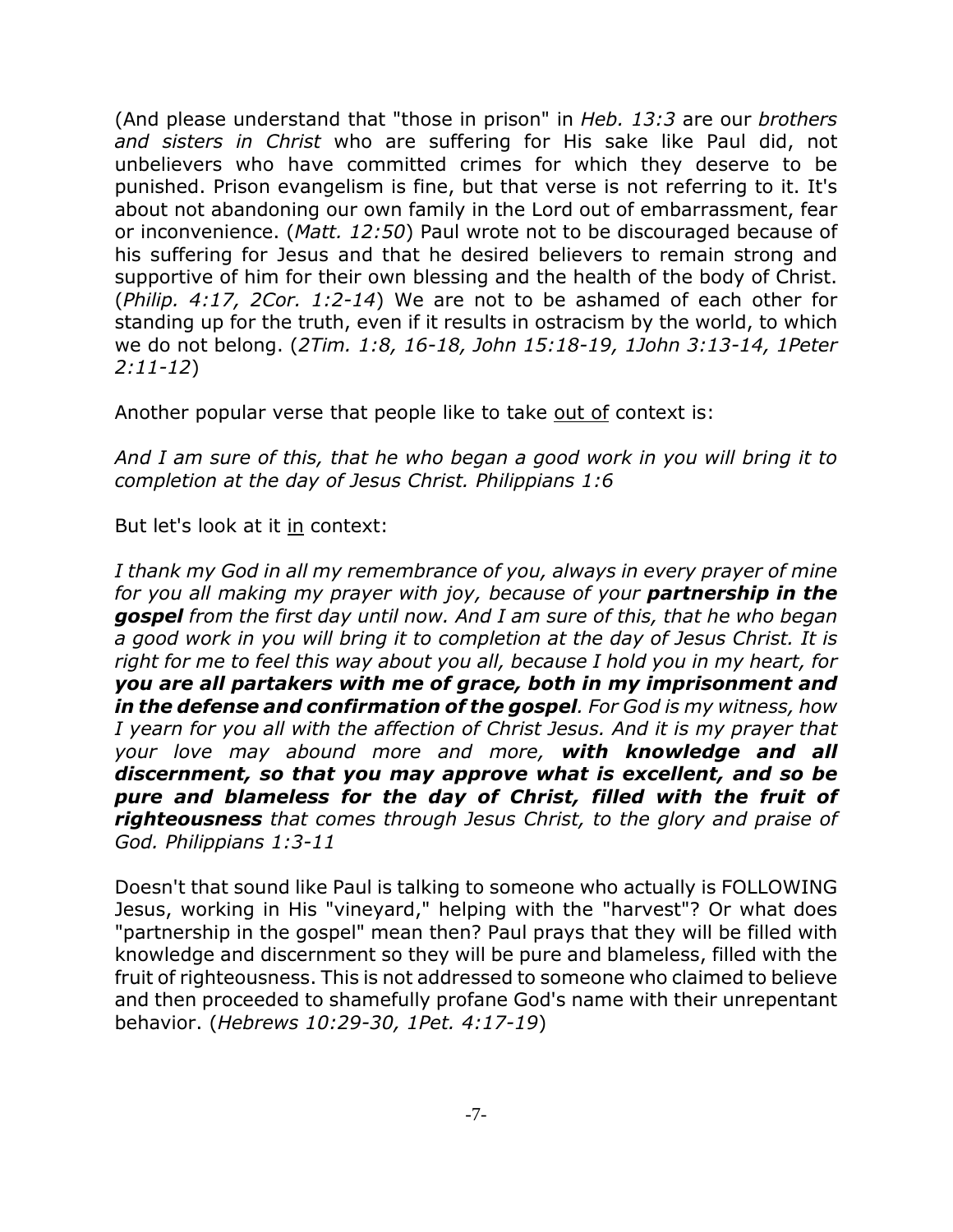Nowhere does it say that if we choose to ignore Jesus, willfully disobeying Him and living IN our sins after He died to pay the penalty for us, that we will not have put a barrier between Him and us. Actually, it says that we are liars if we claim to know God and yet do that, and that He will not even harken to our prayers if we disregard His instructions and fail to control ourselves. (*1Pet. 4:7, John 3:36*) If we actually do belong to Him and yet live for ourselves, loving the world, then we have every reason to "shrink back from Him in shame" when He returns for us. That is grieving the Holy Spirit. (*Eph. 4:30*) If we used to think sin was "fun," our definition WILL change IF we have been born again.

*If we say we have fellowship with him while we walk in darkness, we lie and do not practice the truth. But if we walk in the light, as he is in the light, we have fellowship with one another, and the blood of Jesus his Son cleanses us from all sin. If we say we have no sin, we deceive ourselves, and the truth is not in us. If we confess our sins, he is faithful and just to forgive us our sins and to cleanse us from all unrighteousness. 1 John 1:6-9*

A word to the wise. If you are a born again believer, then don't play games with God. He WILL discipline you. (If not, then you are not a legitimate child and you have MUCH bigger problems... *Hebrews 12:8*) He is patient and good, but He is also holy and just. He is sovereign. Everything and everyone is His possession (*Psalm 24:1*), but especially those who have been set aside for Him should put themselves at His disposal to do with as He pleases. (*2Cor. 6:17- 18, 2Tim. 2:19-22*) Do you want to waste your short life being chastised when you were meant to invest the precious gift of time and every other gift He gave you wisely, being used for His glory? All we have and are is a gift from Him. Will we expend it on ourselves or for His kingdom? (*Matt. 6:33*) Take a look at the parables of the minas and the talents in *Luke 19* and *Matthew 25*. Remember what happened to Jonah when he tried to run from God. I would also like to point out that the father did not run after the prodigal son. The prodigal son came to his senses and returned home on his own. (*Luke 15*)

Why do we need to SUBMIT to God AND RESIST the devil, so that he will flee from us? It almost sounds as though God doesn't want us to live like children of the devil, doesn't it? Giving in to sin is at NO POINT EVER held out to us as an option for TRUE believers. There is forgiveness, but that goes along with repentance (and you haven't repented of a sin if you are continuing to PRACTICE it. Does anyone seriously think they can trick God? *Gal. 6:7-8*)

*Submit yourselves therefore to God. Resist the devil, and he will flee from you. Draw near to God, and he will draw near to you. Cleanse your*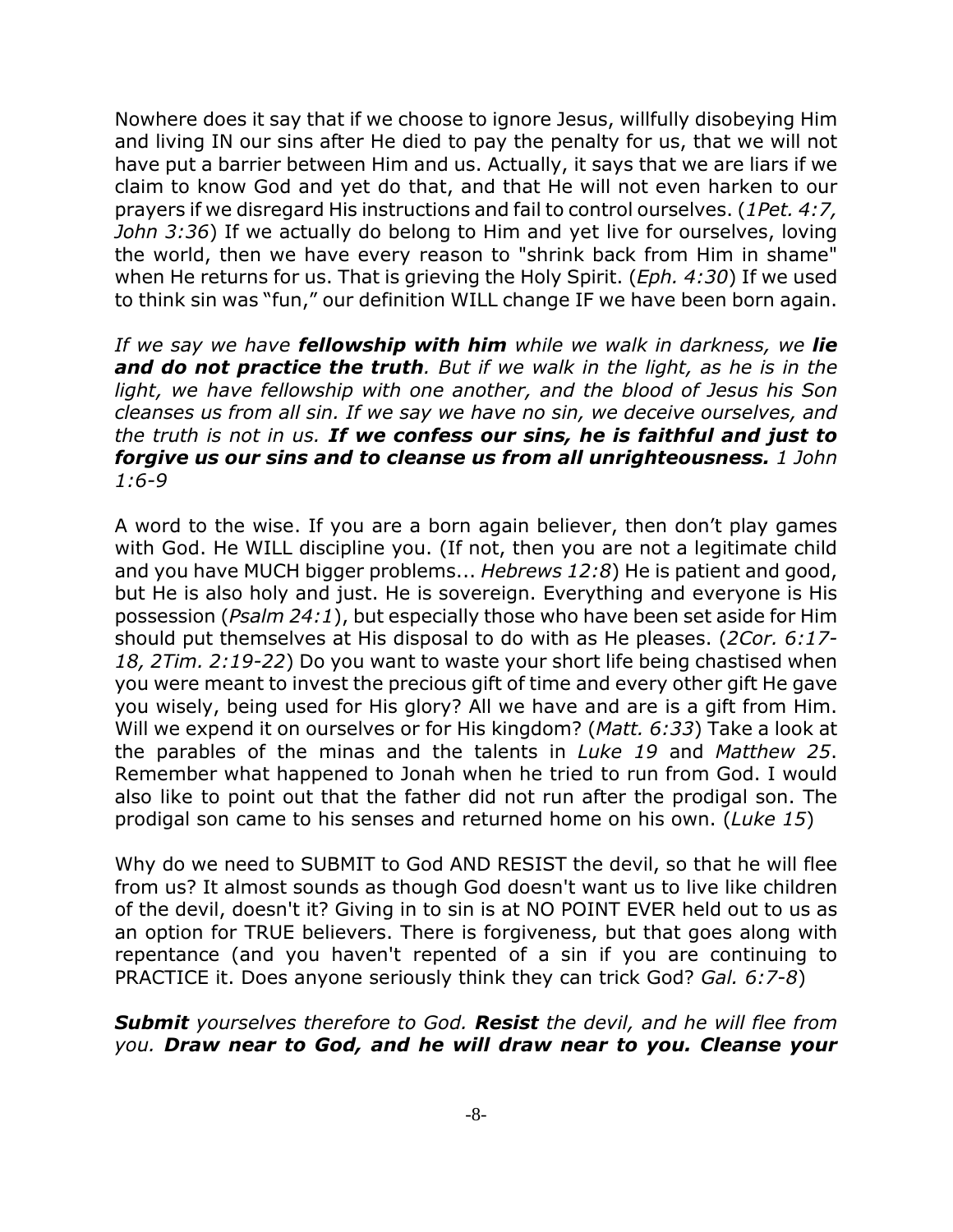*hands, you sinners, and purify your hearts, you double-minded. James 4:7-8*

*But I say, walk by the Spirit, and you will not gratify the desires of the flesh. Galatians 5:16*

*And now, little children, abide in him, so that when he appears we may have confidence and not shrink from him in shame at his coming. If you know that he is righteous, you may be sure that everyone who practices righteousness has been born of him. 3:1 See what kind of love the Father has given to us, that we should be called children of God; and so we are. The reason why the world does not know us is that it did not know him. Beloved, we are God's children now, and what we will be has not yet appeared; but we know that when he appears we shall be like him, because we shall see him as he is. And everyone who thus hopes in him purifies himself as he is pure. Everyone who makes a practice of sinning also practices lawlessness; sin is lawlessness. You know that he appeared in order to take away sins, and in him there is no sin. No one who abides in him keeps on sinning; no one who keeps on sinning has either seen him or known him. Little children, let no one deceive you. Whoever practices righteousness is righteous, as he is righteous. Whoever makes a practice of sinning is of the devil, for the devil has been sinning from the beginning. The reason the Son of God appeared was to destroy the works of the devil. No one born of God makes a practice of sinning, for God's seed abides in him, and he cannot keep on sinning because he has been born of God. By this it is evident who are the children of God, and who are the children of the devil: whoever does not practice righteousness is not of God, nor is the one who does not love his brother. 1 John 2:28-3:1-10*

If we are abiding IN Him, then it is a GIVEN that we are OBEYING Him (and our "branch" won't be "thrown into the fire and burned"). Remember, IF we are born again, our dead spirit has been regenerated and indwelt by His Holy Spirit (*Titus 3:5, John 3:3, 3:6, 6:63, Romans 8:6-9*), giving us the power to overcome temptation. Our old sinful, selfish flesh has been put to death and we now live as a new creation IN Christ. Pay attention to that word "in," because those are the ones for whom Jesus will be returning. (*1Thess. 4:16-17*)

*"I am the true vine, and my Father is the vinedresser. Every branch in me that does not bear fruit he takes away, and every branch that does bear fruit he prunes, that it may bear more fruit. Already you are clean because of the word that I have spoken to you. Abide in me, and I in you. As the branch cannot bear fruit by itself, unless it abides in the vine, neither can you,*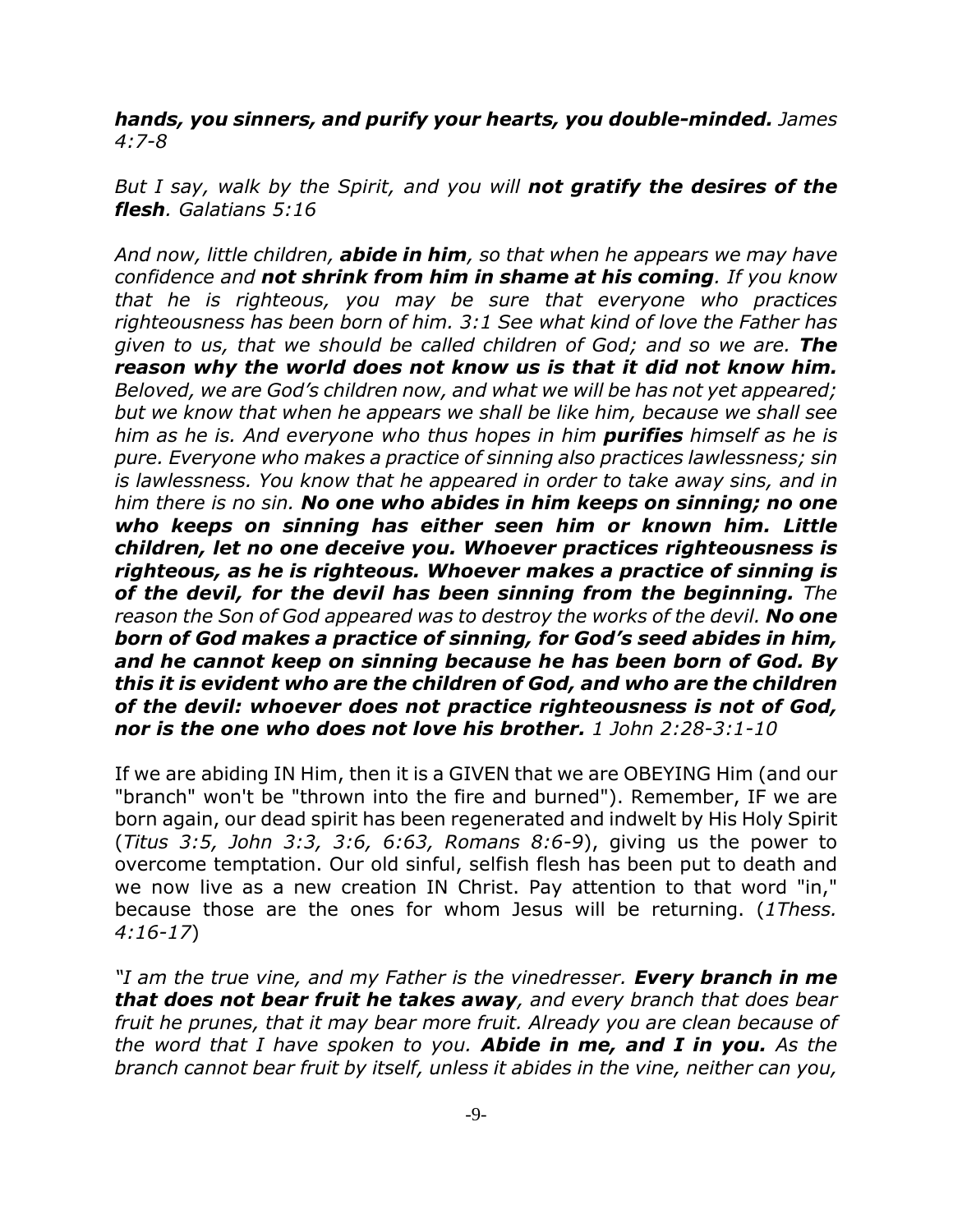*unless you abide in me. I am the vine; you are the branches. Whoever abides in me and I in him, he it is that bears much fruit, for apart from me you can do nothing. If anyone does not abide in me he is thrown away like a branch and withers; and the branches are gathered, thrown into the fire, and burned. If you abide in me, and my words abide in you, ask whatever you wish, and it will be done for you. By this my Father is glorified, that you bear much fruit and so prove to be my disciples. As the Father has loved me, so have I loved you. Abide in my love. If you keep my commandments, you will abide in my love, just as I have kept my Father's commandments and abide in his love. These things I have spoken to you, that my joy may be in you, and that your joy may be full. "This is my commandment, that you love one another as I have loved you. Greater love has no one than this, that someone lay down his life for his friends. You are my friends if you do what I command you. No longer do I call you servants, for the servant does not know what his master is doing; but I have called you friends, for all that I have heard from my Father I have made known to you. You did not choose me, but I chose you and appointed you that you should go and bear fruit and that your fruit should abide, so that whatever you ask the Father in my name, he may give it to you. These things I command you, so that you will love one another. "If the world hates you, know that it has hated me before it hated you. If you were of the world, the world would love you as its own; but because you are not of the world, but I chose you out of the world, therefore the world hates you. Remember the word that I said to you: 'A servant is not greater than his master.' If they persecuted me, they will also persecute you. If they kept my word, they will also keep yours. But all these things they will do to you on account of my name, because they do not know him who sent me. If I had not come and spoken to them, they would not have been guilty of sin, but now they have no excuse for their sin. Whoever hates me hates my Father also. John 15:1-23*

*Therefore, if anyone is in Christ, he is a new creation. The old has passed away; behold, the new has come. 2 Corinthians 5:17*

*What shall we say then? Are we to continue in sin that grace may abound? By no means! How can we who died to sin still live in it? Do you not know that all of us who have been baptized into Christ Jesus were baptized into his death? We were buried therefore with him by baptism into death, in order that, just as Christ was raised from the dead by the glory of the Father, we too might walk in newness of life. Romans 6:1-4*

And Jesus said that it is better to enter the kingdom of God, into eternal life, maimed than to fail to enter due to sin. That's pretty serious! Before you say,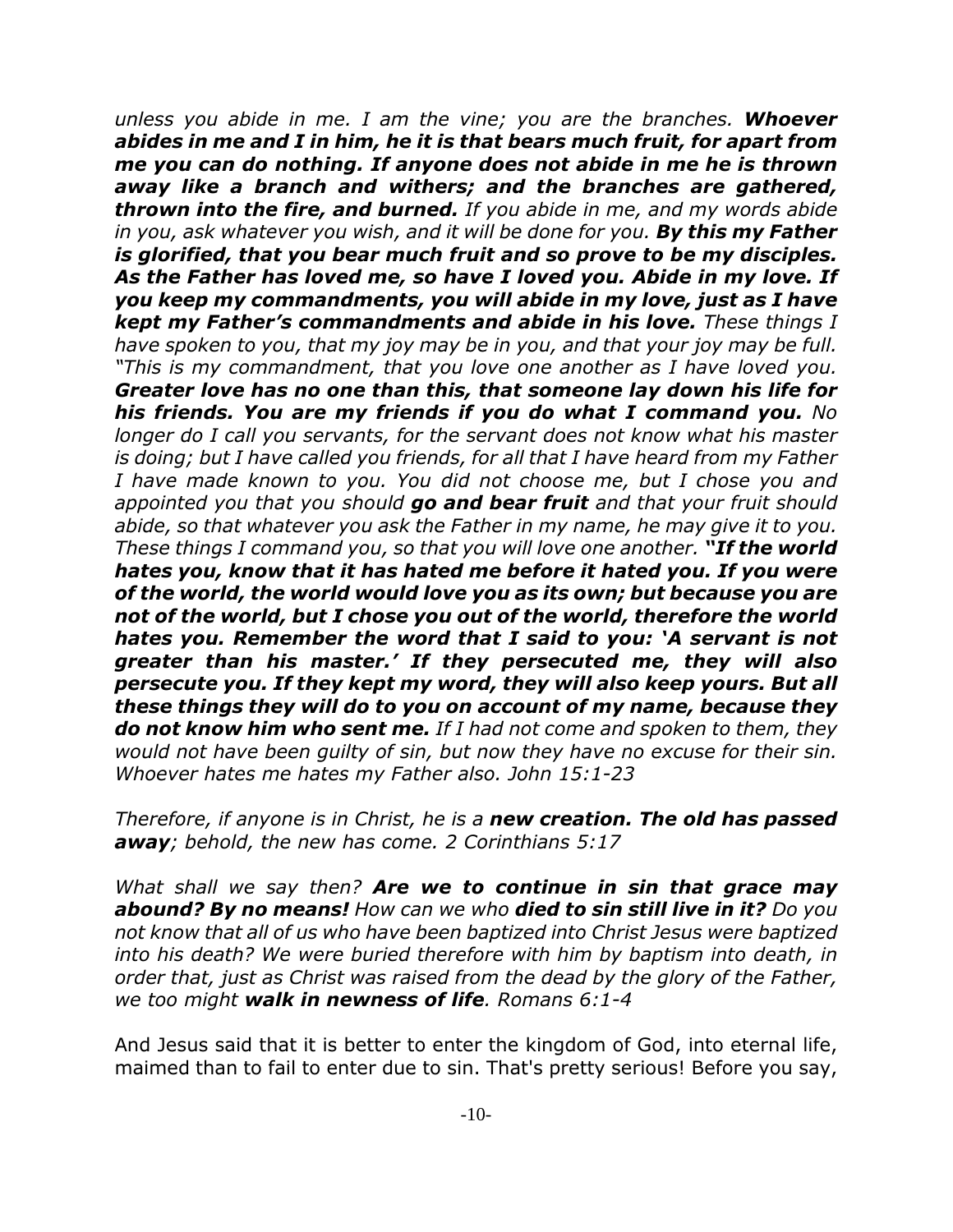"Oh, that was before He paid our penalty for sin," look at all of the warnings to us in the rest of the New Testament (including the Revelation of Jesus Himself to John) about walking in repentance. (*1John 2:1-6*)

*"Whoever causes one of these little ones who believe in me to sin, it would be better for him if a great millstone were hung around his neck and he were thrown into the sea. And if your hand causes you to sin, cut it off. It is better for you to enter life crippled than with two hands to go to hell, to the unquenchable fire. And if your foot causes you to sin, cut it off. It is better for you to enter life lame than with two feet to be thrown into hell. And if your eye causes you to sin, tear it out. It is better for you to enter the kingdom of God with one eye than with two eyes to be thrown into hell, 'where their worm does not die and the fire is not quenched.' For everyone will be salted with fire. Salt is good, but if the salt has lost its saltiness, how will you make it salty again? Have salt in yourselves, and be at peace with one another." Mark 9:42-50*

## *Those whom I love, I reprove and discipline, so be zealous and repent. Revelation 3:19*

*[Our earthly fathers] disciplined us for a short time as it seemed best to them, but he disciplines us for our good, that we may share his holiness. For the moment all discipline seems painful rather than pleasant, but later it yields the peaceful fruit of righteousness to those who have been trained by it. Therefore lift your drooping hands and strengthen your weak knees, and make straight paths for your feet, so that what is lame may not be put out of joint but rather be healed. Strive for peace with everyone, and for the holiness without which no one will see the Lord. See to it that no one fails to obtain the grace of God; that no "root of bitterness" springs up and causes trouble, and by it many become defiled; that no one is sexually immoral or unholy like Esau, who sold his birthright for a single meal. For you know that afterward, when he desired to inherit the blessing, he was rejected, for he found no chance to repent, though he sought it with tears. For you have not come to what may be touched, a blazing fire and darkness and gloom and a tempest and the sound of a trumpet and a voice whose words made the hearers beg that no further messages be spoken to them. For they could not endure the order that was given, "If even a beast touches the mountain, it shall be stoned." Indeed, so terrifying was the sight that Moses said, "I tremble with fear." But you have come to Mount Zion and to the city of the living God, the heavenly Jerusalem, and to innumerable angels in festal gathering, and to the assembly of the firstborn who are enrolled in heaven, and to God, the judge of all, and to the spirits of the righteous made perfect, and to Jesus, the mediator of a new covenant, and to the sprinkled blood that speaks a better word than the blood of Abel. See that you do not refuse him who is speaking. For if they did not*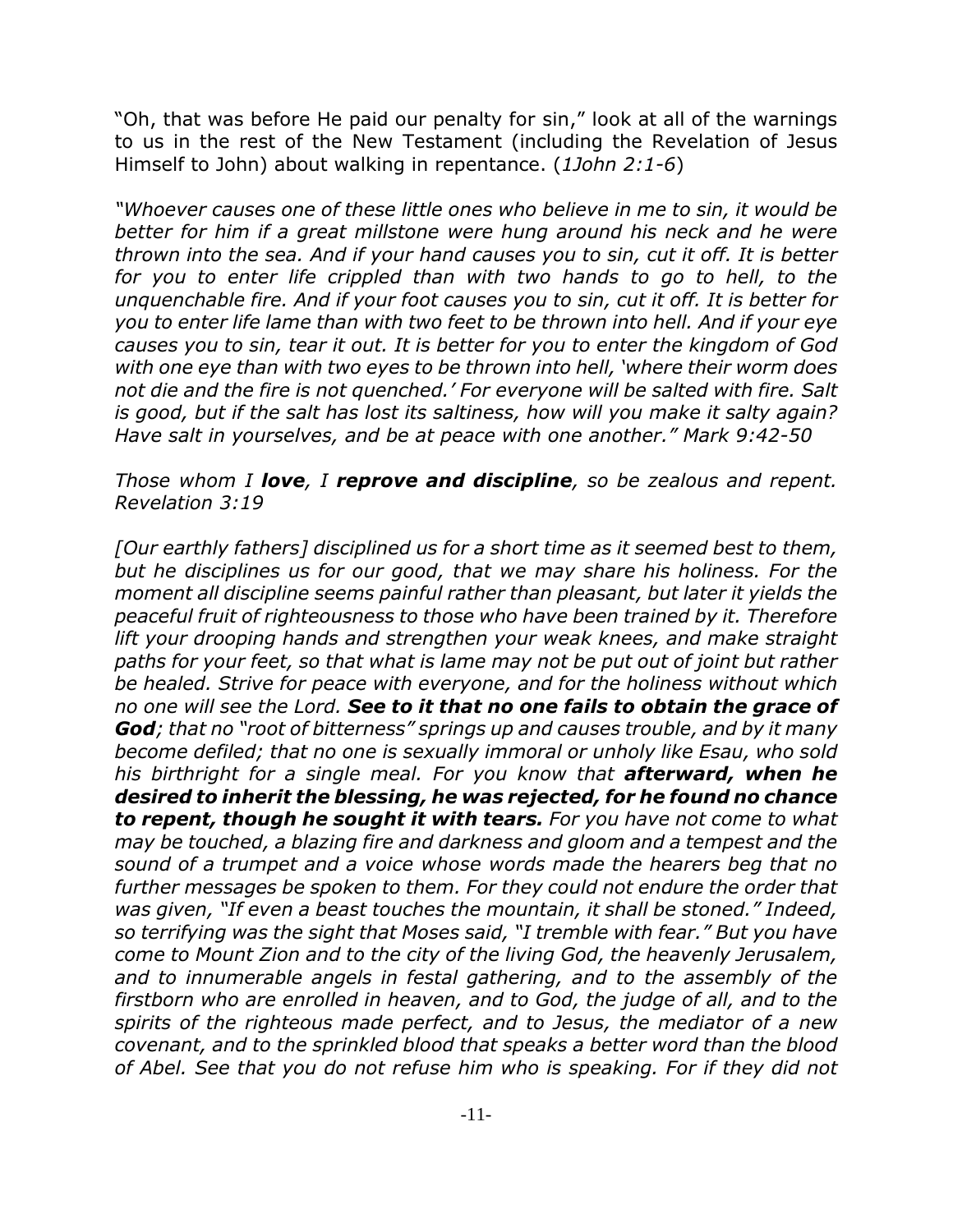*escape when they refused him who warned them on earth, much less will we escape if we reject him who warns from heaven. At that time his voice shook the earth, but now he has promised, "Yet once more I will shake not only the earth but also the heavens." This phrase, "Yet once more," indicates the removal of things that are shaken—that is, things that have been made—in order that the things that cannot be shaken may remain. Therefore let us be grateful for receiving a kingdom that cannot be shaken, and thus let us offer to God acceptable worship, with reverence and awe, for our God is a consuming fire. Hebrews 12:10-29*

When you read the warnings about people only wanting to listen to what they like to hear, is the first thing that you think of that, of course, that means people will be wrongly told they need to repent? Or don't you more likely think that what people WANT to hear is that they DO NOT need to repent, that they can continue on as before, without a care in the world? They want salvation to be on their terms–all roads lead to heaven, not only the narrow road. (*Matt. 7:13-14, Luke 13:23-27*) Paul told Timothy to reprove, rebuke and exhort. Why? Because the false teachers will be telling people they can do whatever they like and God is still pleased with them–that they can make up their own version of Jesus, call Him by another name even–and still get into heaven. (*John 3:18, Acts 4:12, 2Cor. 11:2-4*) Who are you going to listen to? God's own word, that you can read for yourself, or those evil people who are telling you what you like to hear FOR A PROFIT? Wake up! Is it profitable to tell people the truth or lies? Won't people line up to pay for lies and hold their hands over their ears when they hear the truth for free because they don't like it?

*I charge you in the presence of God and of Christ Jesus, who is to judge the living and the dead, and by his appearing and his kingdom: preach the word; be ready in season and out of season; reprove, rebuke, and exhort, with complete patience and teaching. For the time is coming when people will not endure sound teaching, but having itching ears they will accumulate for themselves teachers to suit their own passions, and will turn away from listening to the truth and wander off into myths. 2 Timothy 4:1-4*

*But understand this, that in the last days there will come times of difficulty. For people will be lovers of self, lovers of money, proud, arrogant, abusive, disobedient to their parents, ungrateful, unholy, heartless, unappeasable, slanderous, without self-control, brutal, not loving good, treacherous, reckless, swollen with conceit, lovers of pleasure rather than lovers of God, having the appearance of godliness, but denying its power. Avoid such people. For among them are*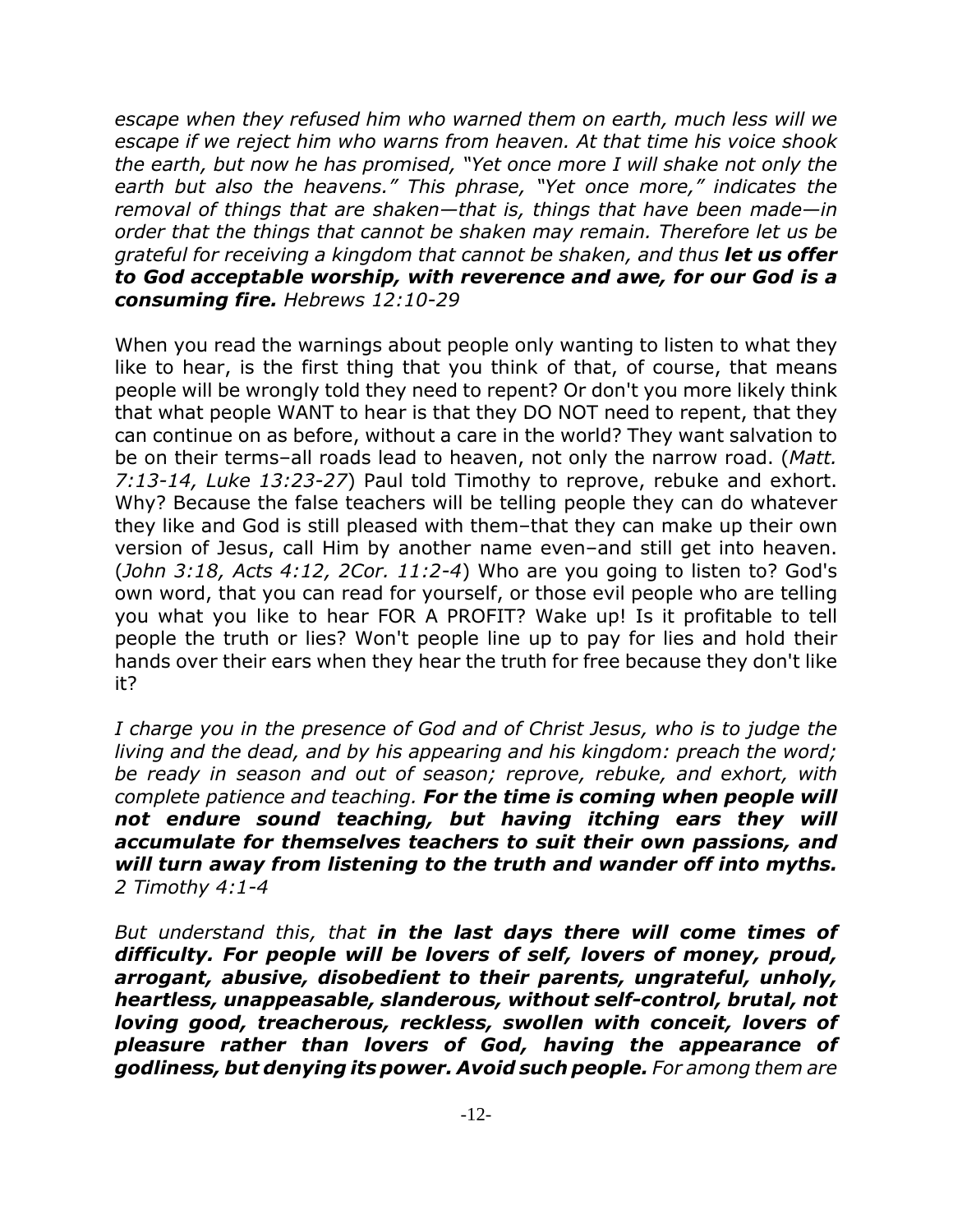*those who creep into households and capture weak women, burdened with sins and led astray by various passions, always learning and never able to arrive at a knowledge of the truth. 2 Timothy 3:1-7*

If these words about repentance strike fear in your heart (because you believed a false teacher who told you it wasn't expected), then just be glad you're hearing them while your heart is still beating--that means there is TIME for you to repent and stop trampling on the Son of God! EVERYONE slips now and then, we are still living in bodies of flesh and blood, but that doesn't mean we give up the fight and live like "enemies of the cross" without the "sense to stop sinning" instead of living like children of God. Remember, the epistles contained in the Bible were letters written to professing believers. If you think about it, why would these letters be written to UNbelievers? Can anyone save themselves by works? No. The letters are for US WHO ARE SAVED so that we will know how God wants us to live now that we belong to Him. (*Acts 20:28, Rev. 5:9*)

*For if we go on sinning deliberately after receiving the knowledge of the truth, there no longer remains a sacrifice for sins, but a fearful expectation of judgment, and a fury of fire that will consume the adversaries. Anyone who has set aside the law of Moses dies without mercy on the evidence of two or three witnesses. How much worse punishment, do you think, will be deserved by the one who has trampled underfoot the Son of God, and has profaned the blood of the covenant by which he was sanctified, and has outraged the Spirit of grace? For we know him who said, "Vengeance is mine; I will repay." And again, "The Lord will judge his people." It is a fearful thing to fall into the hands of the living God. But recall the former days when, after you were enlightened, you endured a hard struggle with sufferings, sometimes being publicly exposed to reproach and affliction, and sometimes being partners with those so treated. For you had compassion on those in prison, and you joyfully accepted the plundering of your property, since you knew that you yourselves had a better possession and an abiding one. Therefore do not throw away your confidence, which has a great reward. For you have need of endurance, so that when you have done the will of God you may receive what is promised. For, "Yet a little while, and the coming one will come and will not delay; but my righteous one shall live by faith, and if he shrinks back, my soul has no pleasure in him." But we are not of those who shrink back and are destroyed, but of those who have faith and preserve their souls. Hebrews 10:26-39*

*Do you not know that you are God's temple and that God's Spirit dwells in you? If anyone destroys God's temple, God will destroy him. For God's temple is holy, and you are that temple. 1 Corinthians 3:16-17*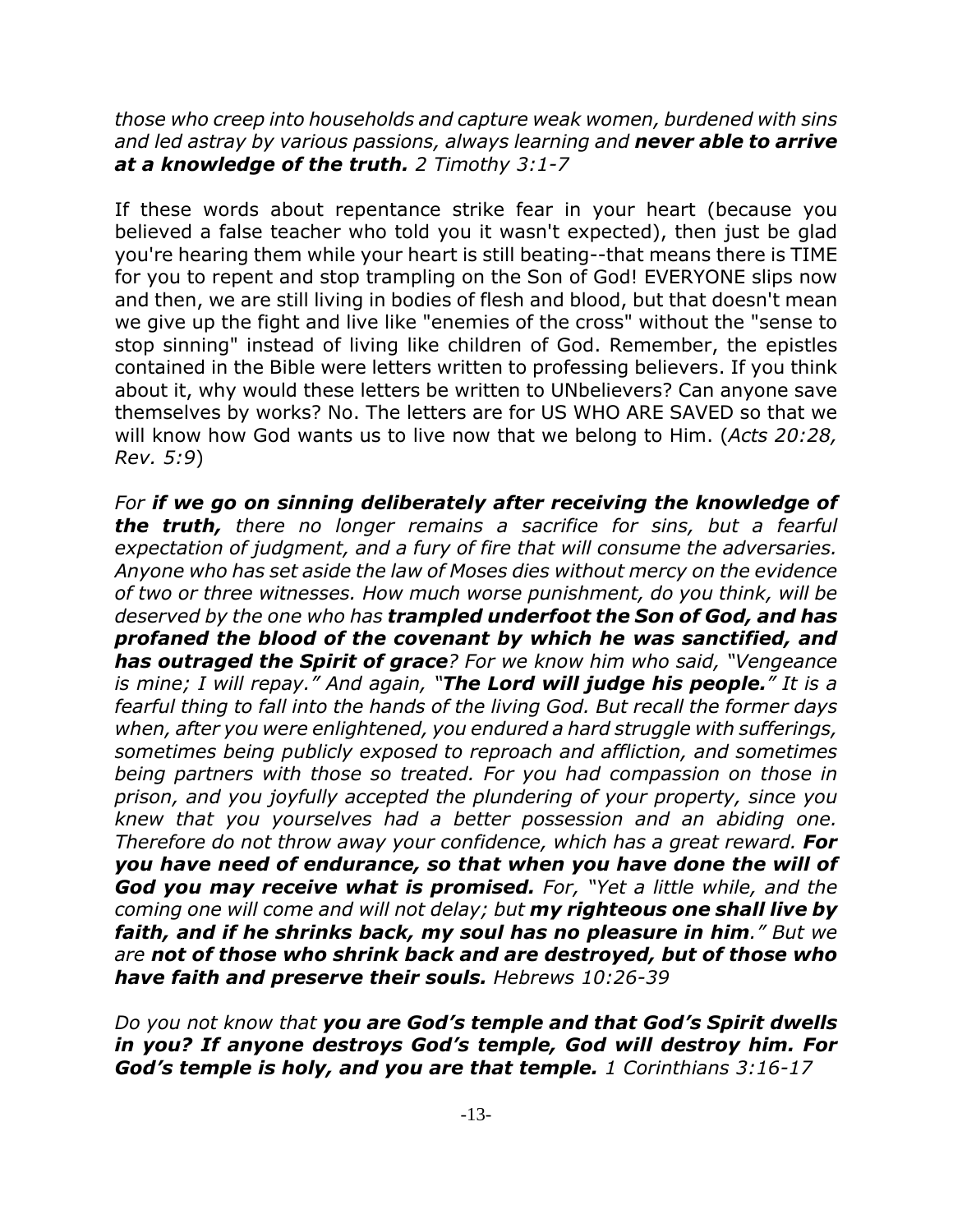## *Or do you not know that your body is a temple of the Holy Spirit within you, whom you have from God? You are not your own, for you were bought with a price. So glorify God in your body. 1 Corinthians 6:19-20*

*For it is impossible, in the case of those who have once been enlightened, who have tasted the heavenly gift, and have shared in the Holy Spirit, and have tasted the goodness of the word of God and the powers of the age to come, and then have fallen away, to restore them again to repentance, since they are crucifying once again the Son of God to their own harm and holding him up to contempt. For land that has drunk the rain that often falls on it, and produces a crop useful to those for whose sake it is cultivated, receives a blessing from God. But if it bears thorns and thistles, it is worthless and near to being cursed, and its end is to be burned. Though we speak in this way, yet in your case, beloved, we feel sure of better things—things that belong to salvation. For God is not unjust so as to overlook your work and the love that you have shown for his name in serving the saints, as you still do. And we desire each one of you to show the same earnestness to have the full assurance of hope until the end, so that you may not be sluggish, but imitators of those who through faith and patience inherit the promises. Hebrews 6:4-12*

*Brothers, join in imitating me, and keep your eyes on those who walk according to the example you have in us. For many, of whom I have often told you and now tell you even with tears, walk as enemies of the cross of Christ. Their end is destruction, their god is their belly, and they glory in their shame, with minds set on earthly things. Philippians 3:17-19*

*Now this I say and testify in the Lord, that you must no longer walk as the Gentiles do, in the futility of their minds. They are darkened in their understanding, alienated from the life of God because of the ignorance that is in them, due to their hardness of heart. They have become callous and have given themselves up to sensuality, greedy to practice every kind of impurity. But that is not the way you learned Christ!—assuming that you have heard about him and were taught in him, as the truth is in Jesus, to put off your old self, which belongs to your former manner of life and is corrupt through deceitful desires, and to be renewed in the spirit of your minds, and to put on the new self, created after the likeness of God in true righteousness and holiness. Ephesians 4:17-24*

*Therefore be imitators of God, as beloved children. And walk in love, as Christ loved us and gave himself up for us, a fragrant offering and sacrifice to*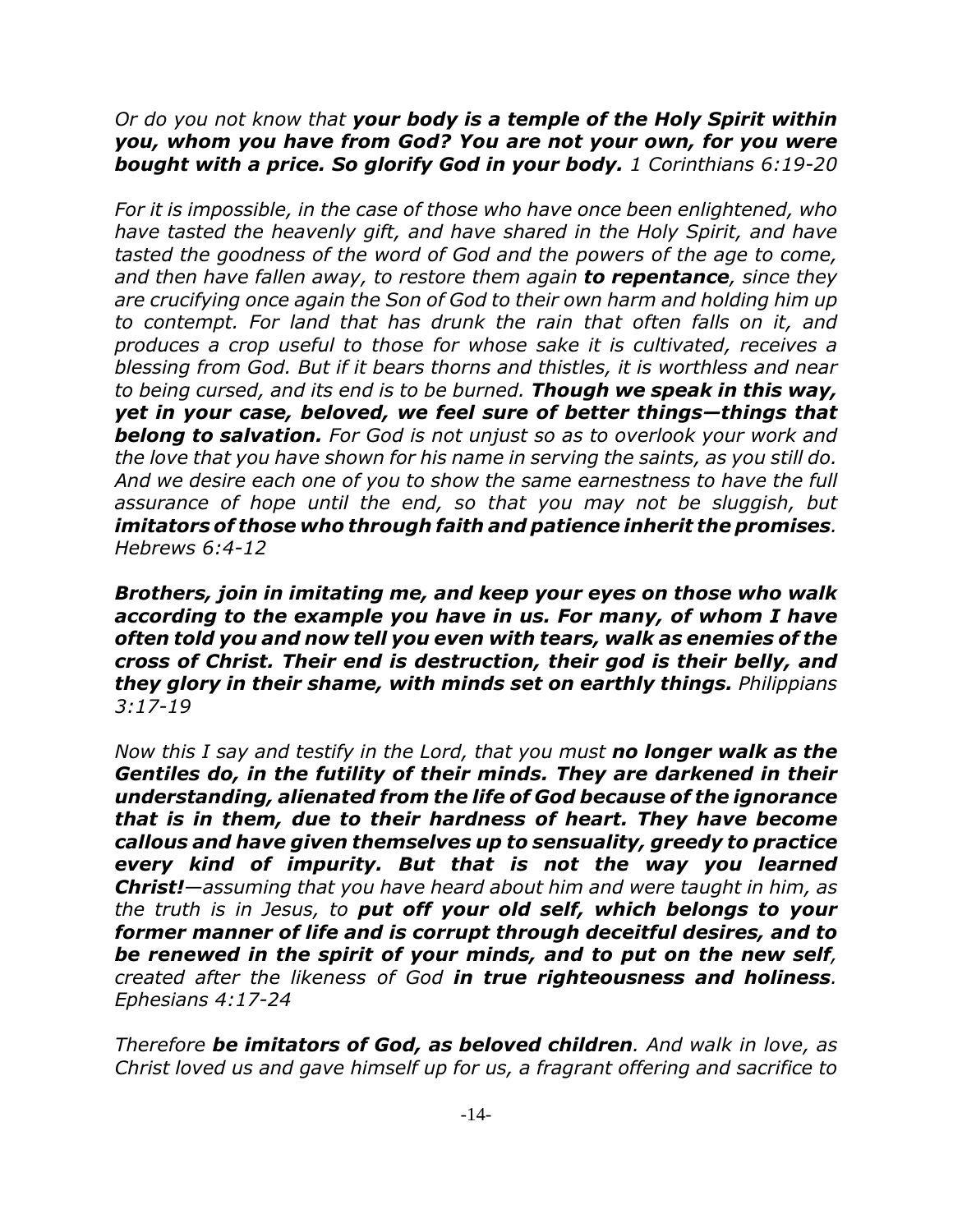*God. But sexual immorality and all impurity or covetousness must not even be named among you, as is proper among saints. Let there be no filthiness nor foolish talk nor crude joking, which are out of place, but instead let there be thanksgiving. For you may be sure of this, that everyone who is sexually immoral or impure, or who is covetous (that is, an idolater), has no inheritance in the kingdom of Christ and God. Let no one deceive you with empty words, for because of these things the wrath of God comes upon the sons of disobedience. Therefore do not become partners with them; for at one time you were darkness, but now you are light in the Lord. Walk as children of light (for the fruit of light is found in all that is good and right and true), and try to discern what is pleasing to the Lord. Take no part in the unfruitful works of darkness, but instead expose them. For it is shameful even to speak of the things that they do in secret. But when anything is exposed by the light, it becomes visible, for anything that becomes visible is light. Therefore it says, "Awake, O sleeper, and arise from the dead, and Christ will shine on you." Look carefully then how you walk, not as unwise but as wise, making the best use of the time, because the days are evil. Therefore do not be foolish, but understand what the will of the Lord is. And do not get drunk with wine, for that is debauchery, but be filled with the Spirit, addressing one another in psalms and hymns and spiritual songs, singing and making melody to the Lord with your heart, giving thanks always and for everything to God the Father in the name of our Lord Jesus Christ, submitting to one another out of reverence for Christ. Ephesians 5:1-21*

*For this is the will of God, your sanctification; that is, that you abstain from sexual immorality; that each of you know how to possess his own vessel in sanctification and honor, not in lustful passion, like the Gentiles who do not know God; and that no man transgress and defraud his brother in the matter because the Lord is the avenger in all these things, just as we also told you before and solemnly warned you. For God has not called us for the purpose of impurity, but in sanctification. So, he who rejects this is not rejecting man but the God who gives His Holy Spirit to you. 1 Thessalonians 4:3-8*

Jesus provides us with a pristine white garment and we are to come to Him every time we stain it, in repentance, to receive His forgiveness and cleansing--not to wallow in the mud like we did before we were saved. (*2Pet. 2:21-22*, *Rev. 19:7-8, Isaiah 1:18, 61:10)* Get rid of the evil habits in your life NOW. Once you realize that Jesus has returned for His own, it will be too late. (Read *Matthew 25*. Half of the waiting virgins ran out of oil after they woke up and trimmed the wicks of their lamps. While they went to buy more oil, the door was closed to them so they couldn't go in to the wedding with the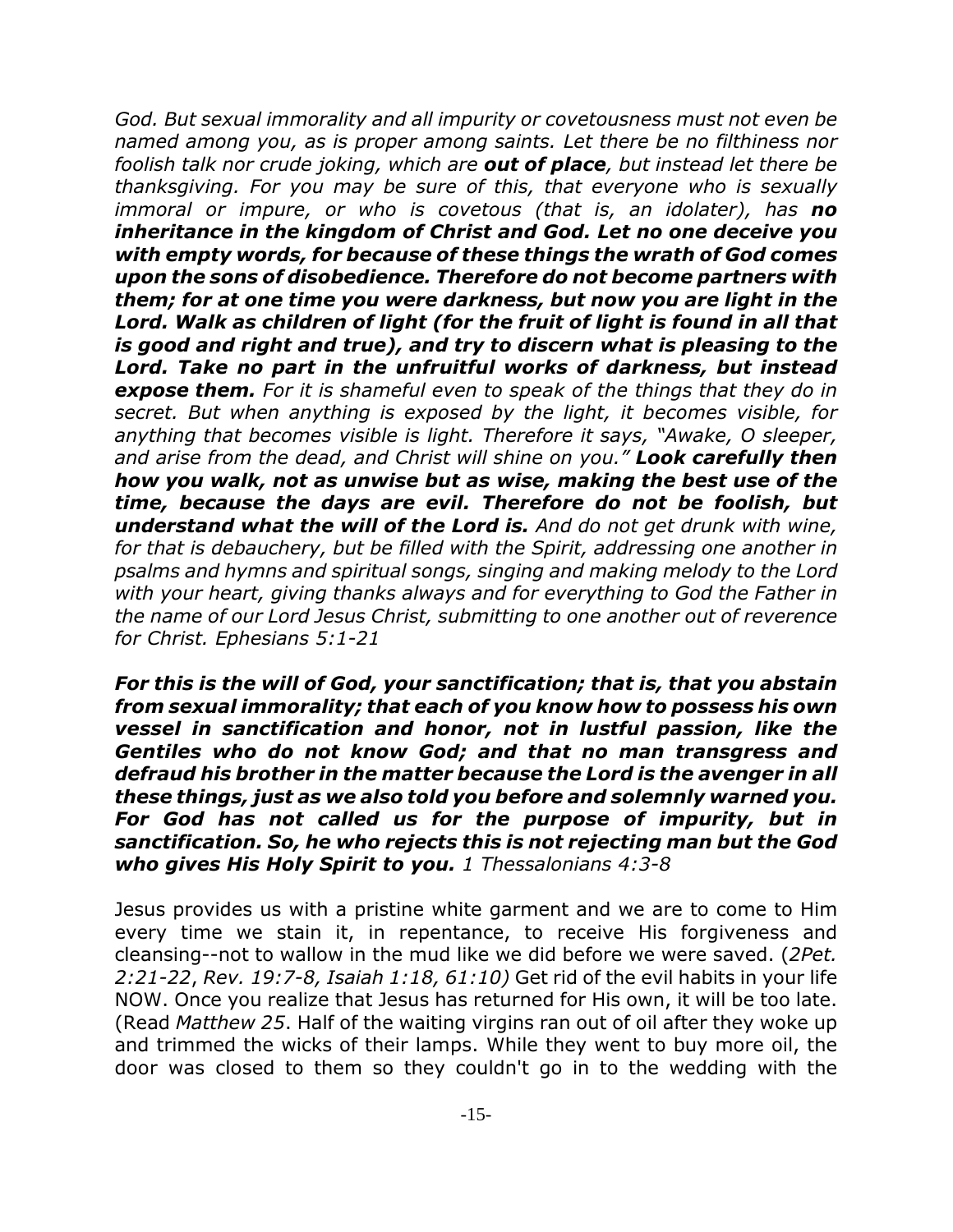bridegroom.) Find out what pleases God now. (*Eph. 5:15-17*) We are obedient out of LOVE for our beautiful Savior. If His Spirit lives inside of us, then our greatest desire is to honor and glorify Him in all we do.

*"And to the angel of the church in Sardis write: 'The words of him who has the seven spirits of God and the seven stars. "'I know your works. You have the reputation of being alive, but you are dead. Wake up, and strengthen what remains and is about to die, for I have not found your works complete in the sight of my God. Remember, then, what you received and heard. Keep it, and repent. If you will not wake up, I will come like a thief, and you will not know at what hour I will come against you. Yet you have still a few names in Sardis, people who have not soiled their garments, and they will walk with me in white, for they are worthy. The one who conquers will be clothed thus in white garments, and I will never blot his name out of the book of life. I will confess his name before my Father and before his angels. He who has an ear, let him hear what the Spirit says to the churches.' Revelation 3:1-6*

Don't listen to people who were NOT sent by God--people who are NOT saved themselves, giving advice to believers. (*John 8:44, 2Pet. 2:12-19, Jude 1:12-13*) God said that when He sends prophets, then His people will turn from their sins. (*Jer. 23:21-22*) I would like to caution you again to stay away from supposed "prophets" on Youtube. These people make a new video every time they have a dream, saying it's from God. (*Jer. 23:25-32*) They love attention and many of them take donation\$. Often their "revelations" contradict the Bible, and so you can easily identify them as FALSE. God will reveal Himself to each one who seeks Him with their whole heart, through His word. (*James 4:8, Isaiah 55:6-9, Hebrews 4:12-13*) We don't need to (and shouldn't) gather around "dreamers" who claim that God speaks specially to them and tells them "new" things that don't line up with the Bible.

*"Beware of false prophets, who come to you in sheep's clothing but inwardly are ravenous wolves. You will recognize them by their fruits. Are grapes gathered from thornbushes, or figs from thistles? So, every healthy tree bears good fruit, but the diseased tree bears bad fruit. A healthy tree cannot bear bad fruit, nor can a diseased tree bear good fruit. Every tree that does not bear good fruit is cut down and thrown into the fire. Thus you will recognize them by their fruits." Matthew 7:15-20*

*For the wrath of God is revealed from heaven against all ungodliness and unrighteousness of men, who by their unrighteousness suppress the truth. Romans 1:18*